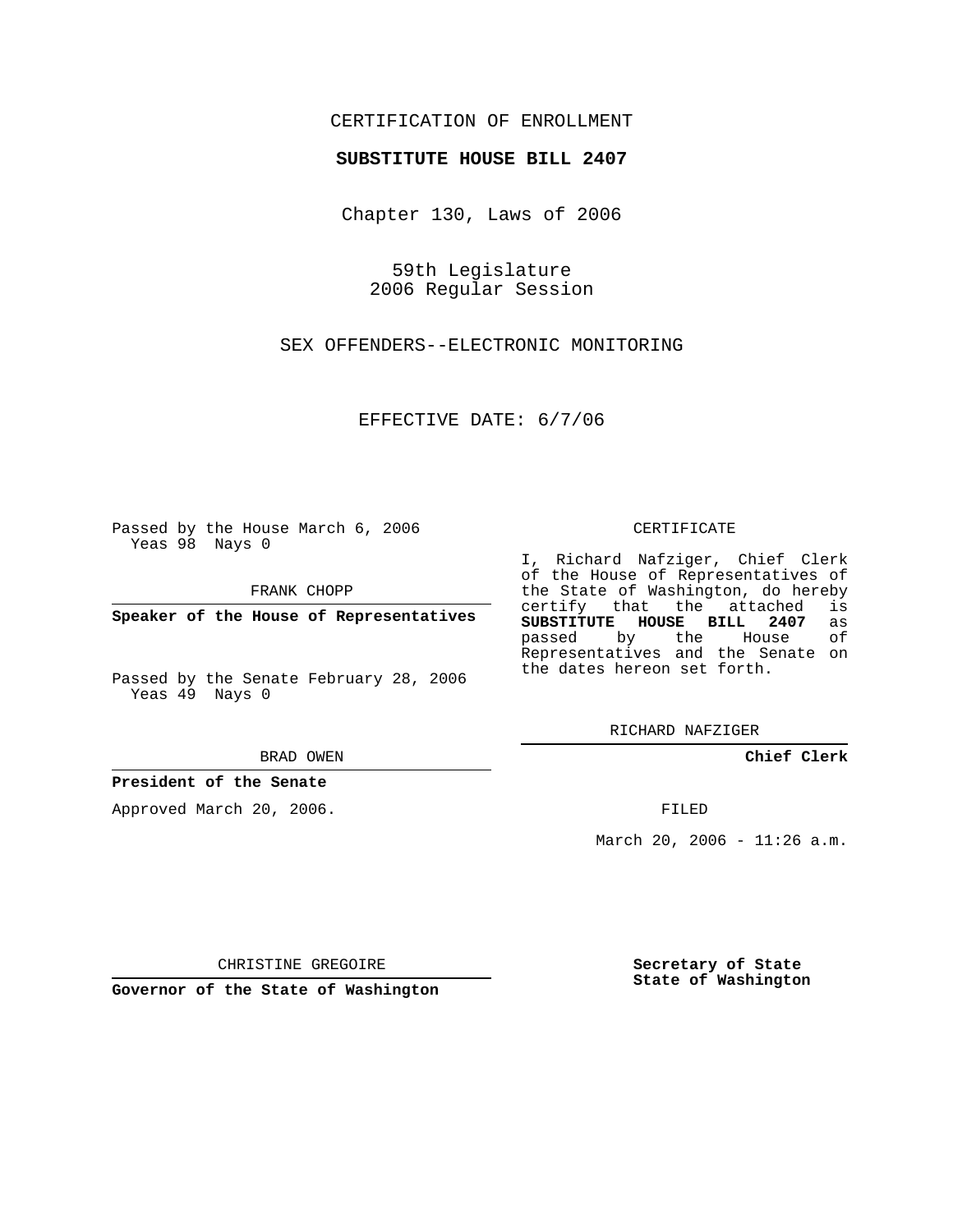# **SUBSTITUTE HOUSE BILL 2407** \_\_\_\_\_\_\_\_\_\_\_\_\_\_\_\_\_\_\_\_\_\_\_\_\_\_\_\_\_\_\_\_\_\_\_\_\_\_\_\_\_\_\_\_\_

\_\_\_\_\_\_\_\_\_\_\_\_\_\_\_\_\_\_\_\_\_\_\_\_\_\_\_\_\_\_\_\_\_\_\_\_\_\_\_\_\_\_\_\_\_

### AS AMENDED BY THE SENATE

Passed Legislature - 2006 Regular Session

## **State of Washington 59th Legislature 2006 Regular Session**

**By** House Committee on Criminal Justice & Corrections (originally sponsored by Representatives Lovick, Strow, O'Brien, Ericks, Dunshee, Linville, Grant, Lantz, Kessler, Williams, Blake, Morrell, Rodne, Hunt, Conway, P. Sullivan, Springer, Takko, Kilmer, Fromhold, B. Sullivan, Hunter, Simpson, Green, Miloscia, Sells, Upthegrove, Campbell and Ormsby)

READ FIRST TIME 02/03/06.

1 AN ACT Relating to electronic monitoring of sex offenders; amending 2 RCW 9.94A.713 and 9.94A.715; and adding a new section to chapter 4.24 3 RCW.

4 BE IT ENACTED BY THE LEGISLATURE OF THE STATE OF WASHINGTON:

 5 **Sec. 1.** RCW 9.94A.713 and 2001 2nd sp.s. c 12 s 304 are each 6 amended to read as follows:

 (1) When an offender is sentenced under RCW 9.94A.712, the department shall assess the offender's risk of recidivism and shall recommend to the board any additional or modified conditions of the offender's community custody based upon the risk to community safety. In addition, the department shall make a recommendation with regard to, and the board may require the offender to participate in, rehabilitative programs, or otherwise perform affirmative conduct, and obey all laws. The department may recommend and, if recommended, the board may impose electronic monitoring as a condition of community 16 custody for the offender. Within the resources made available by the department for this purpose, the department shall carry out any 18 monitoring imposed under this section using the most appropriate technology given the individual circumstances of the offender. As used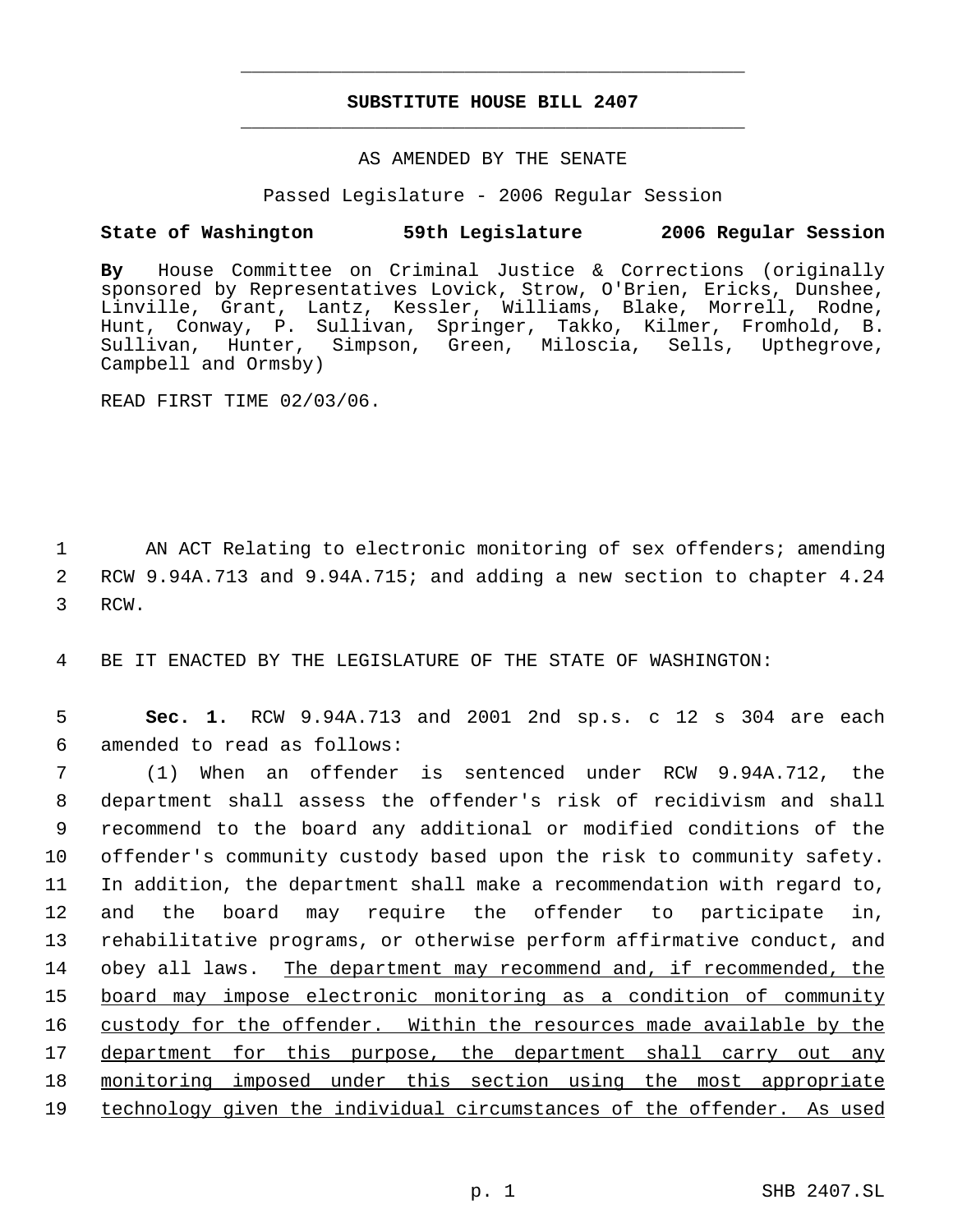in this section, "electronic monitoring" means the monitoring of an 2 offender using an electronic offender tracking system including, but 3 not limited to, a system using radio frequency or active or passive 4 global positioning technology. The board must consider and may impose department-recommended conditions.

 (2) The department may not recommend and the board may not impose conditions that are contrary to those ordered by the court and may not contravene or decrease court-imposed conditions. The board shall notify the offender in writing of any such conditions or modifications.

 (3) In setting, modifying, and enforcing conditions of community custody, the department shall be deemed to be performing a quasi-judicial function.

 (4) If an offender violates conditions imposed by the court, the department, or the board during community custody, the board or the department may transfer the offender to a more restrictive confinement status and impose other available sanctions as provided in RCW 9.95.435.

 (5) By the close of the next business day, after receiving notice of a condition imposed by the board or the department, an offender may request an administrative hearing under rules adopted by the board. The condition shall remain in effect unless the hearing examiner finds that it is not reasonably related to any of the following:

(a) The crime of conviction;

(b) The offender's risk of reoffending; or

(c) The safety of the community.

 (6) An offender released by the board under RCW 9.95.420 shall be subject to the supervision of the department until the expiration of the maximum term of the sentence. The department shall monitor the offender's compliance with conditions of community custody imposed by the court, department, or board, and promptly report any violations to the board. Any violation of conditions of community custody established or modified by the board shall be subject to the provisions of RCW 9.95.425 through 9.95.440.

 (7) If the department finds that an emergency exists requiring the immediate imposition of conditions of release in addition to those set by the board under RCW 9.95.420 and subsection (1) of this section in order to prevent the offender from committing a crime, the department may impose additional conditions. The department may not impose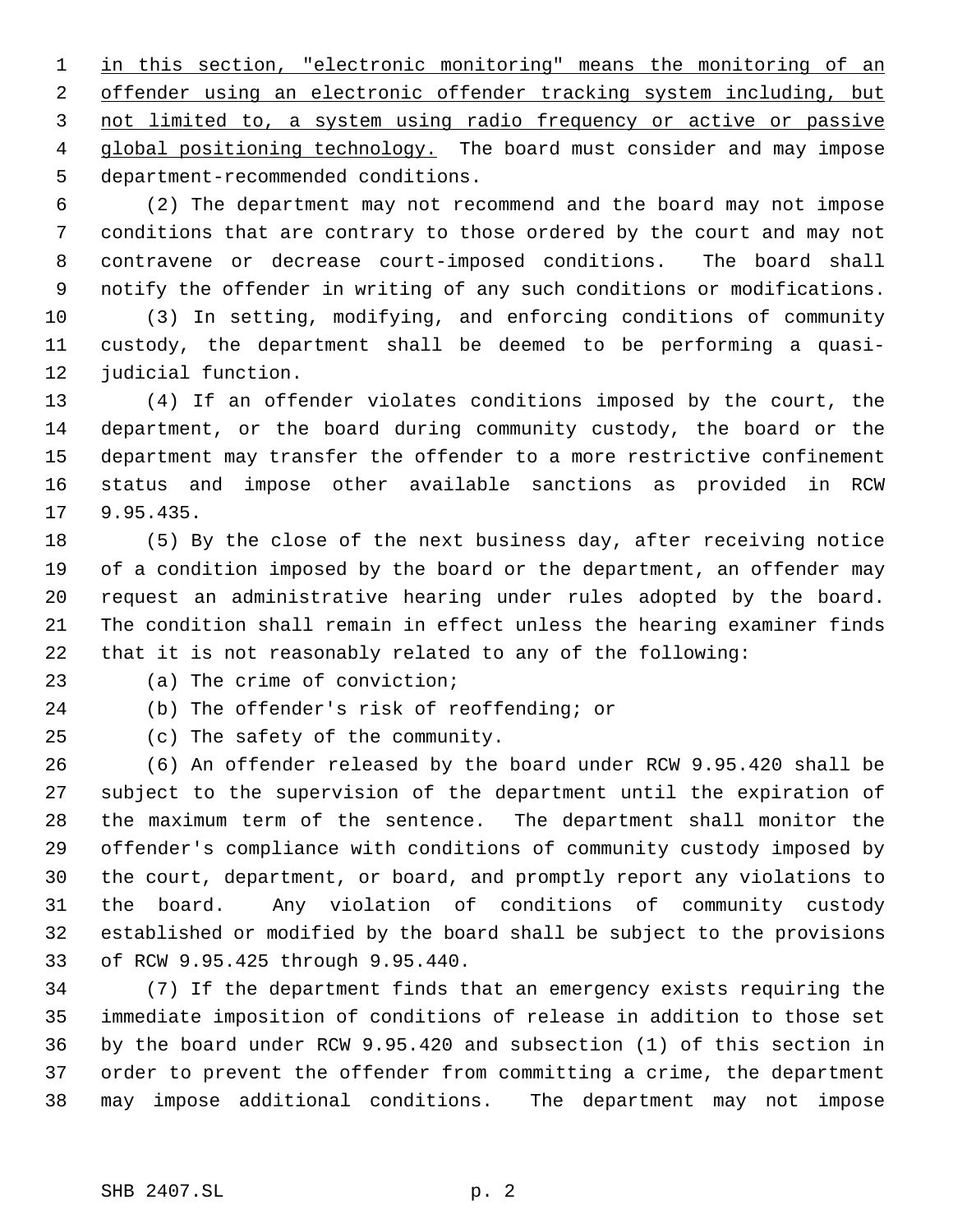conditions that are contrary to those set by the board or the court and may not contravene or decrease court-imposed or board-imposed conditions. Conditions imposed under this subsection shall take effect immediately after notice to the offender by personal service, but shall not remain in effect longer than seven working days unless approved by the board under subsection (1) of this section within seven working days.

 **Sec. 2.** RCW 9.94A.715 and 2003 c 379 s 6 are each amended to read as follows:

 (1) When a court sentences a person to the custody of the department for a sex offense not sentenced under RCW 9.94A.712, a violent offense, any crime against persons under RCW 9.94A.411(2), or a felony offense under chapter 69.50 or 69.52 RCW, committed on or after July 1, 2000, the court shall in addition to the other terms of the sentence, sentence the offender to community custody for the community custody range established under RCW 9.94A.850 or up to the period of earned release awarded pursuant to RCW 9.94A.728 (1) and (2), whichever is longer. The community custody shall begin: (a) Upon completion of the term of confinement; (b) at such time as the offender is transferred to community custody in lieu of earned release in accordance with RCW 9.94A.728 (1) and (2); or (c) with regard to offenders sentenced under RCW 9.94A.660, upon failure to complete or administrative termination from the special drug offender sentencing alternative program. Except as provided in RCW 9.94A.501, the department shall supervise any sentence of community custody imposed under this section.

 (2)(a) Unless a condition is waived by the court, the conditions of community custody shall include those provided for in RCW 9.94A.700(4). The conditions may also include those provided for in RCW 9.94A.700(5). The court may also order the offender to participate in rehabilitative programs or otherwise perform affirmative conduct reasonably related to the circumstances of the offense, the offender's risk of reoffending, or the safety of the community, and the department shall enforce such conditions pursuant to subsection (6) of this section.

 (b) As part of any sentence that includes a term of community custody imposed under this subsection, the court shall also require the offender to comply with any conditions imposed by the department under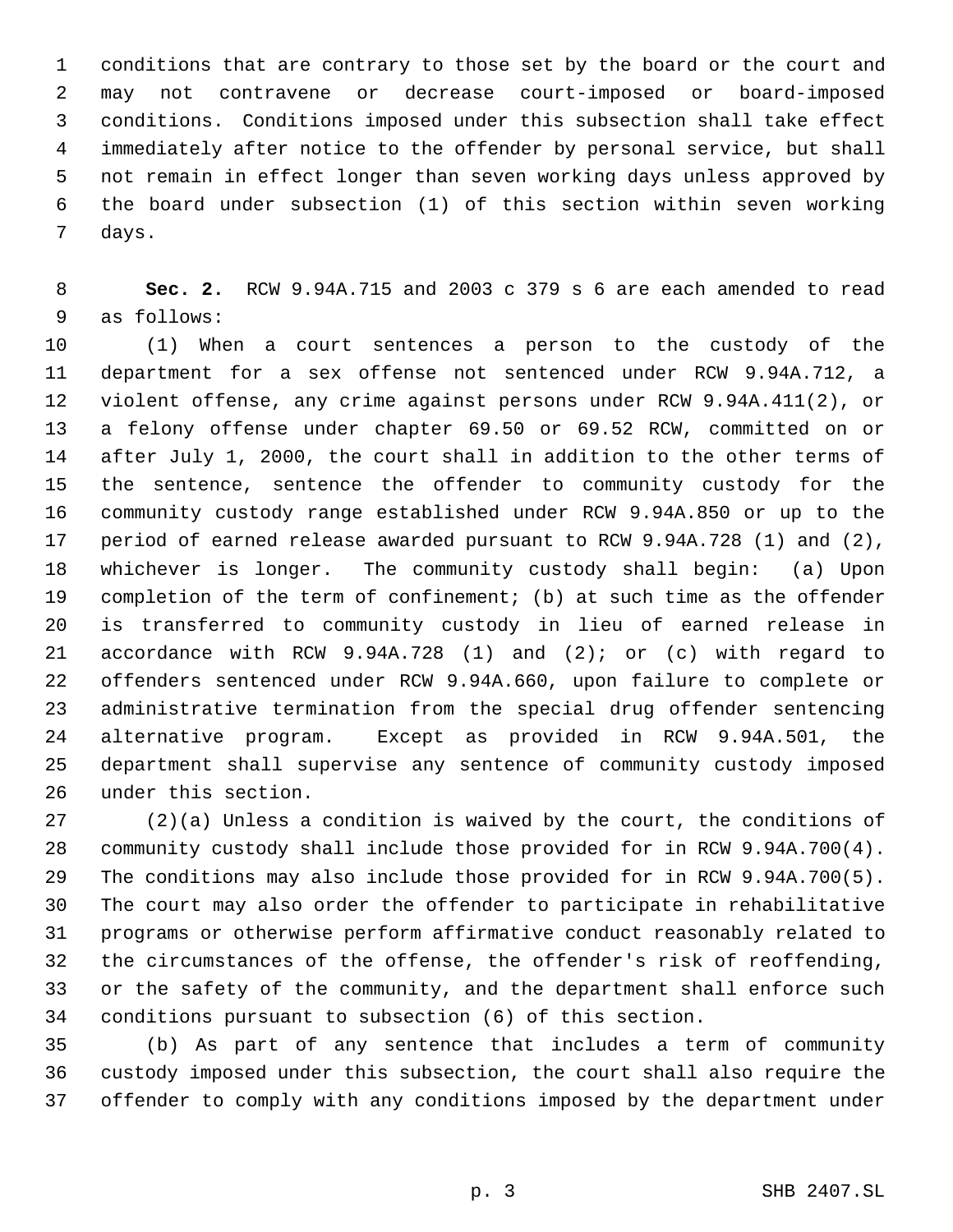RCW 9.94A.720. The department shall assess the offender's risk of reoffense and may establish and modify additional conditions of the offender's community custody based upon the risk to community safety. In addition, the department may require the offender to participate in rehabilitative programs, or otherwise perform affirmative conduct, and to obey all laws. The department may impose electronic monitoring as a condition of community custody for an offender sentenced to a term of community custody under this section pursuant to a conviction for a sex 9 offense. Within the resources made available by the department for this purpose, the department shall carry out any electronic monitoring imposed under this section using the most appropriate technology given 12 the individual circumstances of the offender. As used in this section, 13 "electronic monitoring" means the monitoring of an offender using an electronic offender tracking system including, but not limited to, a system using radio frequency or active or passive global positioning 16 system technology.

 (c) The department may not impose conditions that are contrary to those ordered by the court and may not contravene or decrease court imposed conditions. The department shall notify the offender in writing of any such conditions or modifications. In setting, modifying, and enforcing conditions of community custody, the department shall be deemed to be performing a quasi-judicial function.

 (3) If an offender violates conditions imposed by the court or the department pursuant to this section during community custody, the department may transfer the offender to a more restrictive confinement status and impose other available sanctions as provided in RCW 9.94A.737 and 9.94A.740.

 (4) Except for terms of community custody under RCW 9.94A.670, the department shall discharge the offender from community custody on a date determined by the department, which the department may modify, based on risk and performance of the offender, within the range or at the end of the period of earned release, whichever is later.

 (5) At any time prior to the completion or termination of a sex offender's term of community custody, if the court finds that public safety would be enhanced, the court may impose and enforce an order extending any or all of the conditions imposed pursuant to this section for a period up to the maximum allowable sentence for the crime as it is classified in chapter 9A.20 RCW, regardless of the expiration of the